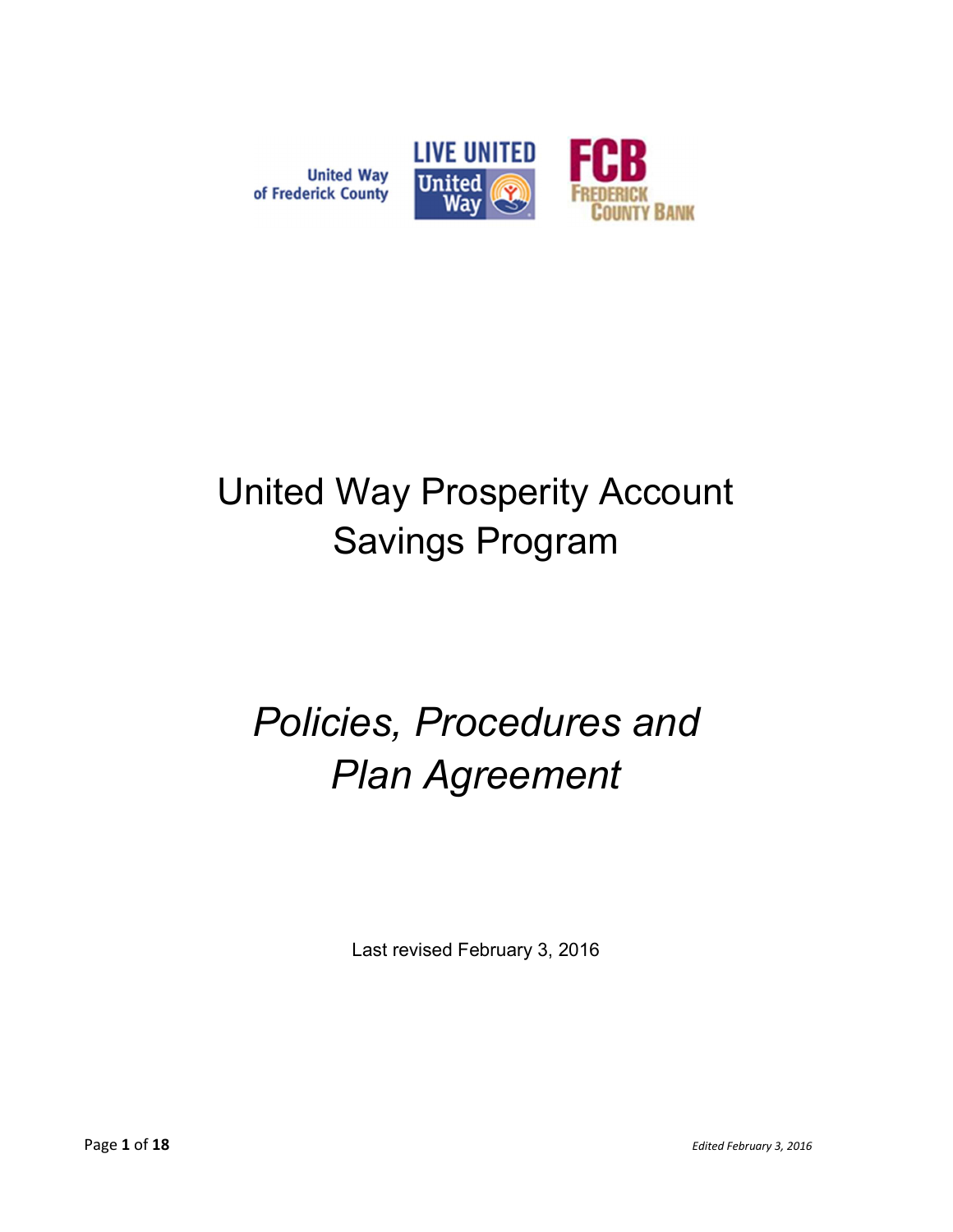# Table of Contents

# Pre-qualification

# Opening an Account

# Financial Education Training & Prosperity Mentors

#### Qualified Asset Purchase

|--|--|--|--|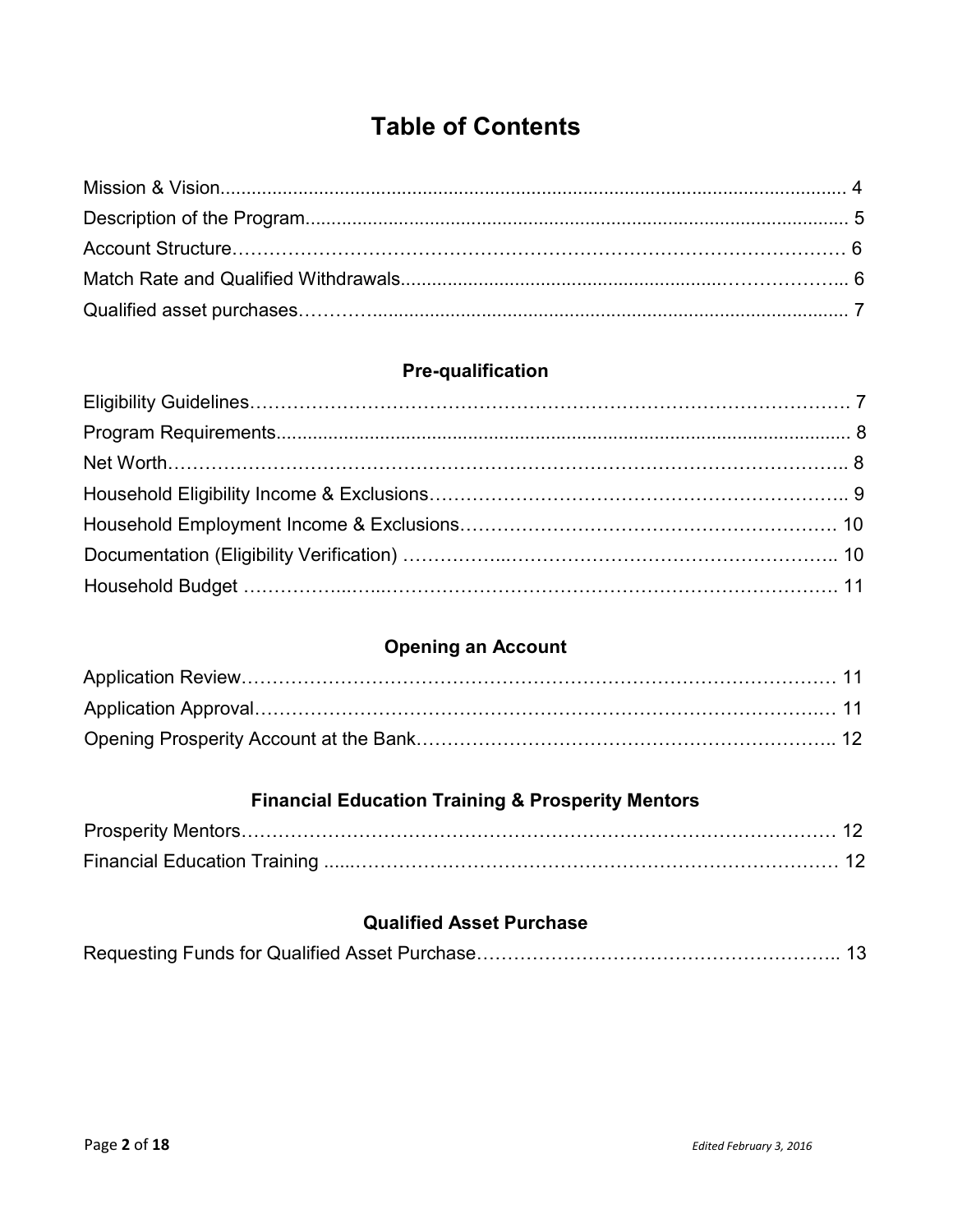#### Emergencies

#### Closing the Account

#### Changes, Signatures and Account Holder Information

Each account holder must initial every section of this manual to acknowledge they have read and understand the policies and procedures associated with a United Way of Frederick County Prosperity Account.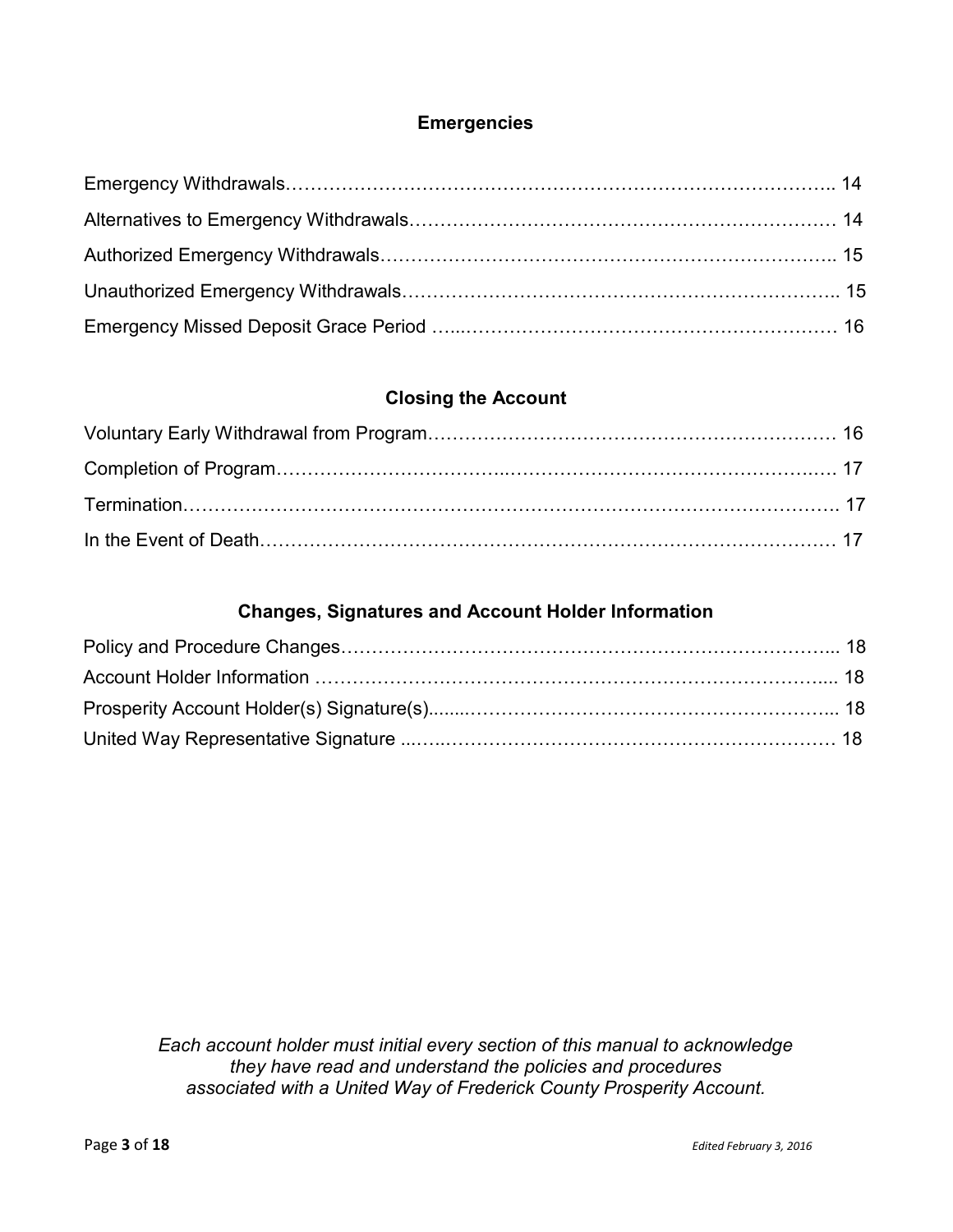#### **Mission & Vision**

The mission of United Way of Frederick County is to improve lives by mobilizing the caring power of communities around the world to advance the common good. United Way is committed to helping people of limited economic means achieve economic independence and greater integration in their communities. United Way of Frederick County believes asset development is an important strategy to help working families enter the economic mainstream and become more vital community members.

The mission of Frederick County Bank is to promote a stated and demonstrated commitment to the communities in which it does business and recognizes the need to serve low-tomoderate income individuals in these communities.

The vision of United Way's matched savings program is to make it possible for working individuals and families to build the financial assets they need to achieve their goals. The goal is to improve financial stability throughout Frederick County and enable families with modest means to become economically independent and to prevent poverty in the community in the future. United Way is not only investing in the economic independence of families, United Way is also investing in the future of Frederick County.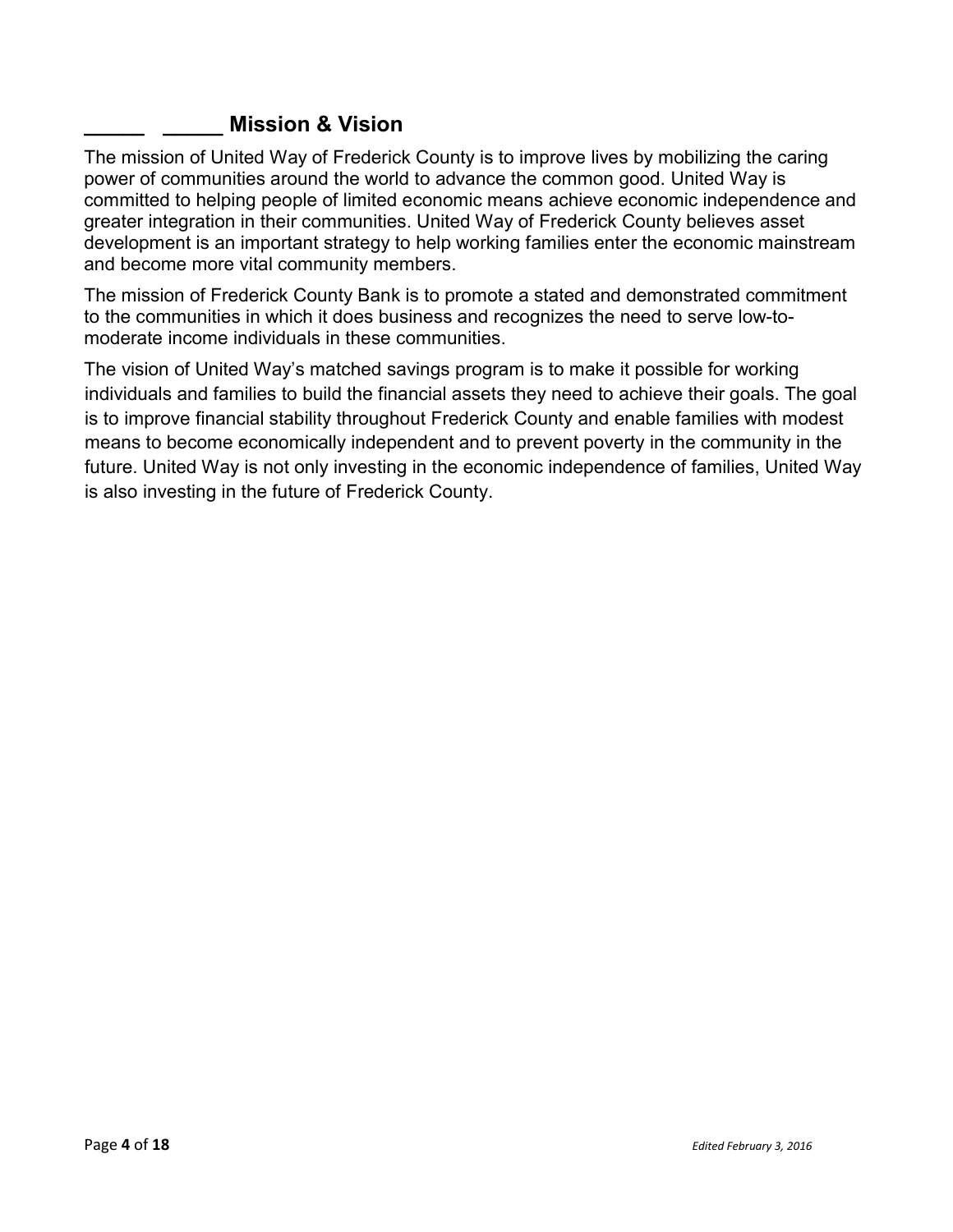#### Description of the Program

United Way established the Prosperity Accounts (a matched savings program also known as Individual Development Accounts – IDAs) in order to help working individuals and families become homeowners, vehicle owners, small business owners, and to help students in postsecondary education and vocational programs. Prosperity Accounts offer participants incentive savings matches, personal finance and money management education, peer and staff support, and individual counseling in order to make asset ownership obtainable. Program objectives include helping participants:

- Set realistic short and long term personal, financial, and asset goals.
- Design strategies to achieve their personal, financial and asset goals.
- Acquire financial skills and knowledge in order to make informed financial decisions.
- Develop or improve fiscal self-discipline, self-awareness and patterns of regular saving.
- Improve self-esteem, self-confidence and assertiveness, particularly with regard to financial and consumer matters.

Financial education is a key component to the success of the Prosperity savers. Prosperity savers must complete approved financial education classes during the length of the program. This allows savers to better prepare themselves before purchasing an asset.

Frederick County Bank will serve as a partner financial institution for the Prosperity Accounts program and a depository for Prosperity savers' savings, for the purpose of supporting the program.

The Prosperity Account management system is powered by a grant from Nymeo.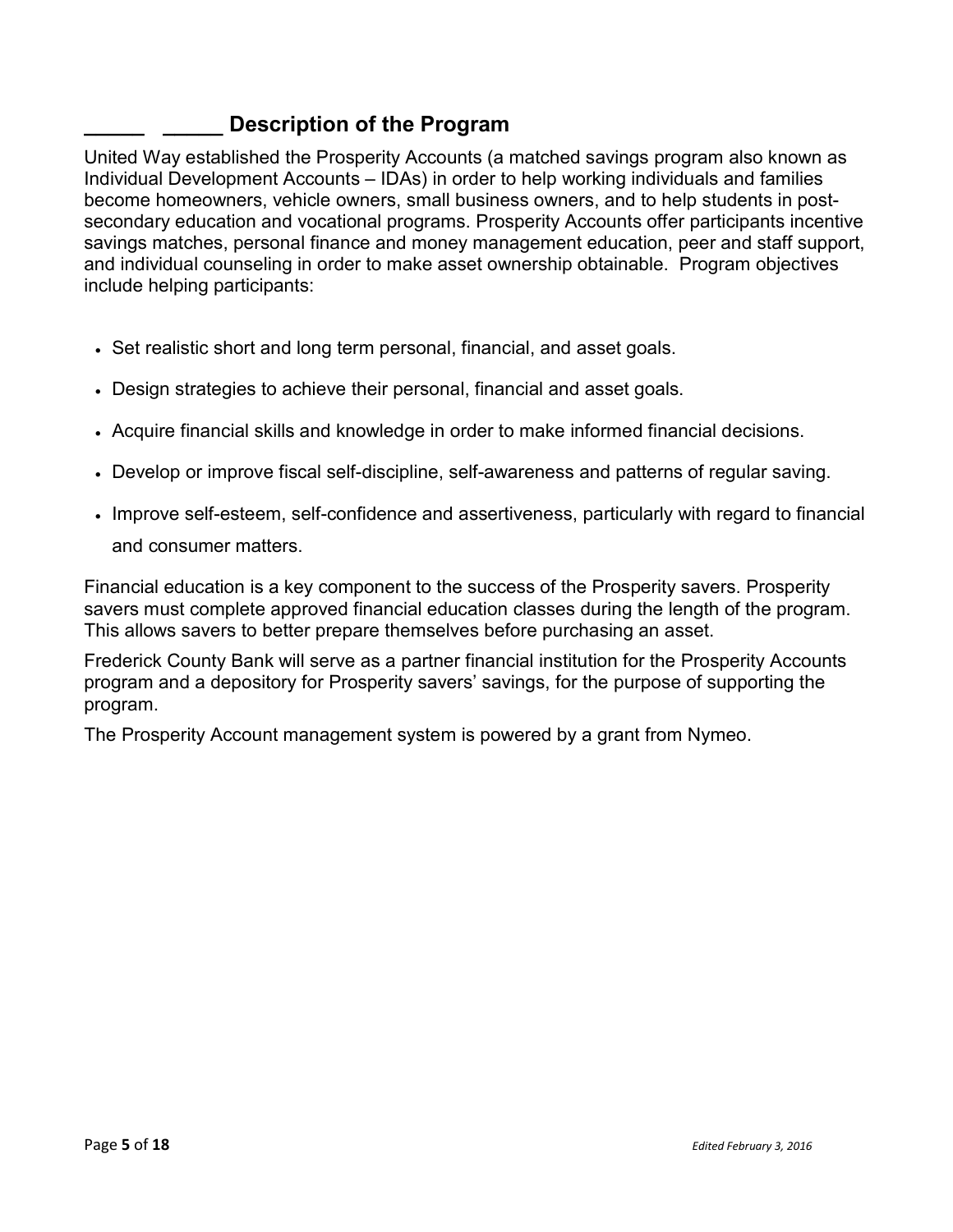# Account Structure

- Each Prosperity account will be owned by the saver. United Way will NOT have independent, direct ownership/withdraw privileges. Frederick County Bank (FCB) will allow withdrawals from Prosperity accounts with United Way's written consent.
- Prosperity savers' deposits will earn interest at the rate in effect for non-IDA Frederick County Bank savings accounts.
- All FCB regular monthly service charges or fees will be waived for Prosperity Accounts.
- An account with a 1:1 match can only be used to purchase a vehicle. An account with a 3:1 match can be used for any of the other asset choices including; homeownership, education or small business. There is no limit to the number of qualified withdrawals from each account, as long as the saver's deposits do not exceed a grand total of \$3,600.

# **Match Rate and Qualified Withdrawals**

- Savers can save a maximum of \$3,600.
- United Way and Assets for Independence will match a combined maximum of \$10,800.
- The total savings amount (from the saver and the matched funds) for any household for a home, education or small business is \$14,400.
- United Way will match \$3,600 for a vehicle purchase (1:1 match).
- The total savings amount (from the saver and the matched funds) for any household for a vehicle is \$7,200.
- The minimum monthly deposit amount is \$25. There is no maximum deposit amount.
- Tax refunds can be used as a deposit.
- The minimum period before an eligible withdrawal is 6 months.
- The maximum period to accrue savings is 3 years.
- All funds must be withdrawn by August 31, 2019.

Savers will create a monthly savings goal and identify an asset purchase goal when they begin saving. Savers are expected to save at their goal rate each month.

Qualified withdrawal requests will be filled in the form of a vendor check made payable to businesses or institutions providing elements of participants' asset goals. In no case will Prosperity Account matched funds be issued directly to Prosperity Account savers; savers can only have their own deposited funds directly issued. Savers will be required to get signed approval from United Way in order to make a qualified withdrawal or to close the account.

The maximum match that a saver can receive is \$10,800 for home purchase, post-secondary education or small business development. Please note that only \$3,600 of the maximum match comes from the AFI Funds and the remaining amount comes from United Way of Frederick County. The maximum match a saver can receive for a vehicle purchase is \$3,600. Please note that all of this match comes from United Way of Frederick County and AFI Funds are not used for this match purchase.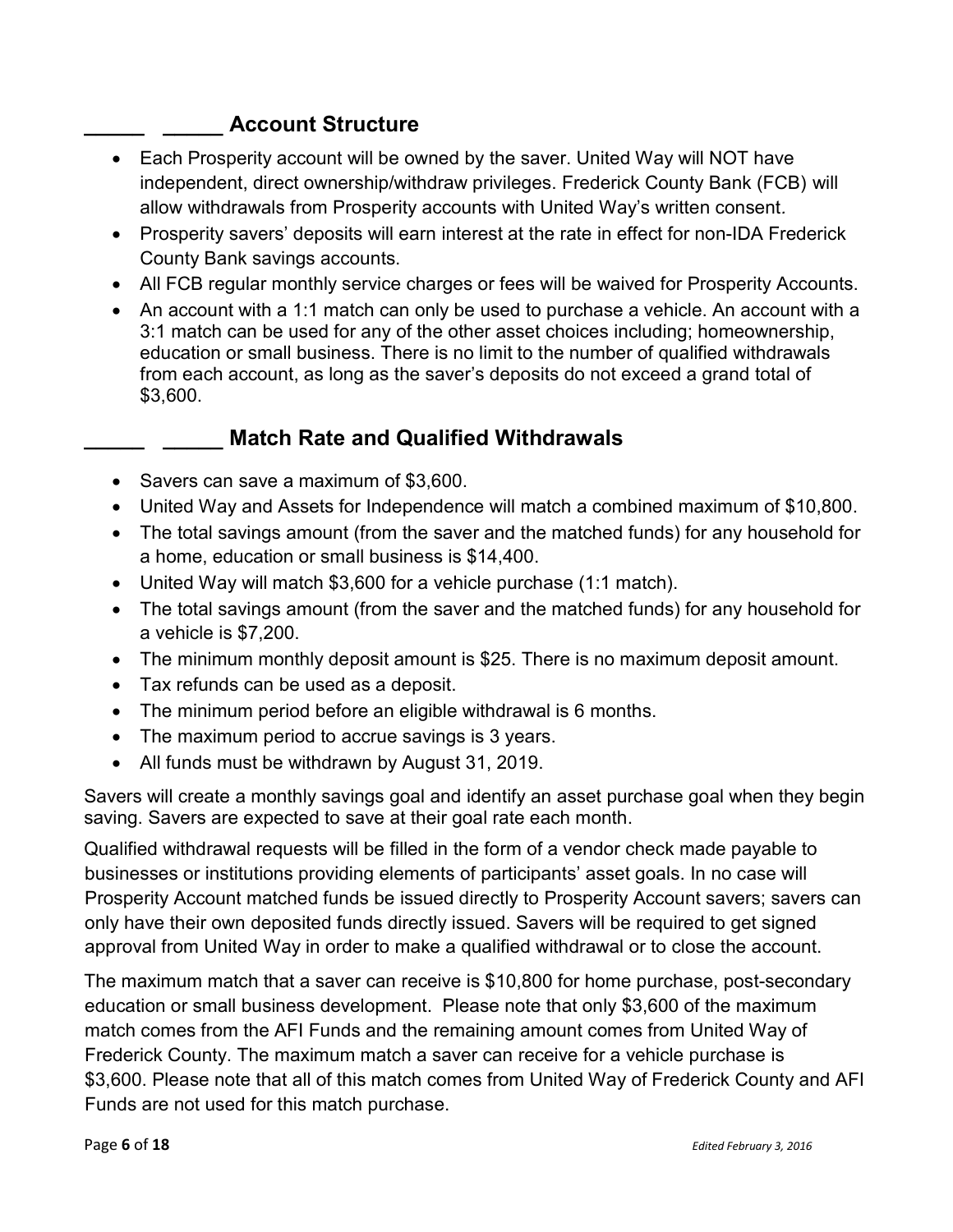#### **Qualified Asset Purchases**

- 1.) First-time Homeownership: Funds can be used for qualified acquisition costs for the participant's first home. This includes the costs of acquiring or constructing a newly acquired residence and typical settlement, financing, or other closing costs. "First home" means that the saver has not owned a home for the past three years. This qualified asset purchase is matched at a 3:1 savings rate.
- 2.) Post-Secondary Education or Vocational Training: Funds can be used for tuition, fees, books, supplies, and equipment. An eligible educational institution is an institution of higher education or a post-secondary vocational education school that must be accredited. Laptops and similar equipment can only be bought directly through the educational institution. This qualified asset purchase is matched at a 3:1 savings rate.
- 3.) Small Business Development: Funds can be used to start or expand a business. The participant must complete a business plan and have it approved by a United Way approved outside organization (i.e. Frederick County Bank, Small Business Administration, etc.) before making a purchase. Qualified expenditures include capital, equipment, working capital, and inventory expenses. This qualified asset purchase is matched at a 3:1 savings rate.
- 4.) Vehicle: Funds can be used to purchase a vehicle from Second Chance Garage or a dealership approved by United Way. If vehicle is purchased from a dealership, Second Chance Garage will assist with the transaction. This qualified asset purchase is matched at a 1:1 savings rate, and the price of the vehicle cannot exceed \$15,000.

# **Eligibility Guidelines**

To be eligible for a Prosperity Account, participants must:

• Be a current resident and living within one of the following counties:

| <b>MARYLAND</b> | <b>WEST VIRGINIA</b> | VIRGINIA     |
|-----------------|----------------------|--------------|
| Frederick       | Morgan               | Loudoun      |
| Carroll         | Berkeley             |              |
| Howard          | Jefferson            | PENNSYLVANIA |
| Montgomery      |                      | Franklin     |
| Washington      |                      | Adams        |

- Be at least 18 years old.
- Be currently employed, earning wages from full- or part-time work income
- Have no more than \$10,000 in NET assets, excluding 1 car and 1 house per household.
- Meet earned income eligibility.
- Ensure that no more than one Prosperity Account is opened per household.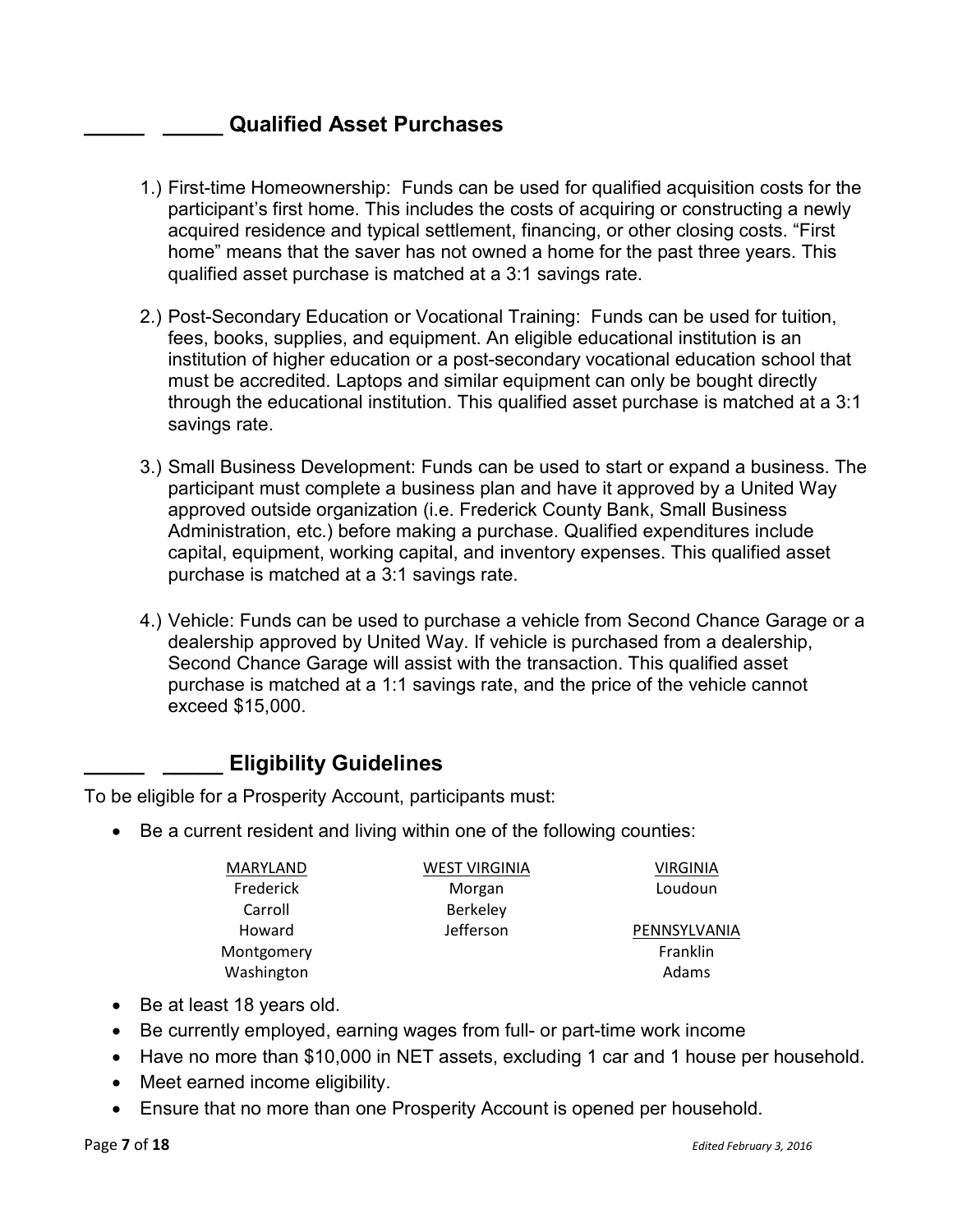# Program Requirements

Prosperity Account savers must commit to the following:

- Make monthly savings deposits of at least \$25 (up to a maximum of \$3,600 total savings deposits during the program).
- Save in the program for a minimum of 6 and a maximum of 36 months.
- Complete asset-specific training for selected asset goal prior to purchase.
- Complete one hour of approved financial training for every month saver is enrolled in program.
- Maintain monthly contact with Prosperity Mentor.
- Use all savings and matched savings by August 31, 2019.
- Agree to abide by the program's rules and responsibilities as described by the program staff and in the written materials received.
- The saver must be able to personally attend the application interview and the account opening at Frederick County Bank. The saver can take advantage of electronic banking (direct deposits, mobile check deposit through app) and email correspondence from there on after.
- Provide an approved, accurate monthly household budget which includes their savings goal prior to opening their account.
- Provide a credit report from within the past 12 months. (A credit score is not required, only the report.) Savers are encouraged to go to www.consumer.ftc.gov and click on "Get Your Free Credit Report" to learn more about how to get a free copy of a credit report.

#### Net Worth

- For this program, net worth is determined by taking the household's total assets (what everyone in the household owns) and then subtracting the household's total liabilities (what everyone in the household owes) to see if it has a value of more than \$10,000.
- The following are *not* included when determining net worth:
	- $\circ$  The applicant's primary residence (asset), and associating liabilities (all mortgage balances associated with primary residence).
	- $\circ$  One vehicle (asset), and associated liabilities (outstanding loan). The asset portion of the vehicle is calculated from the Trade-In Value.
- If a participant is eligible for TANF (Temporary Assistance for Needy Families), they automatically meet the net worth and income guidelines and thus do not need to calculate the household income and net worth limits.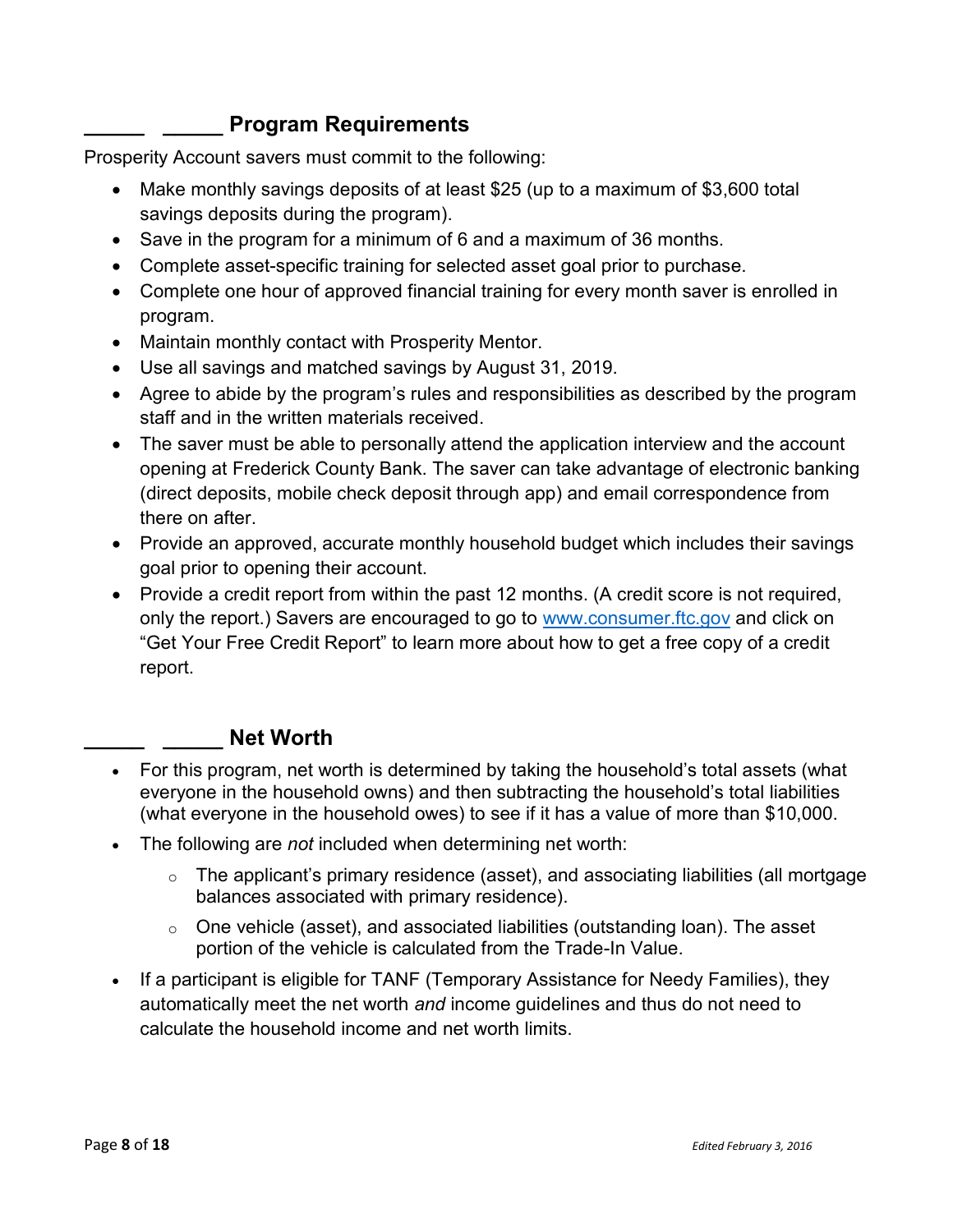# Household Earned Income (To determine program eligibility)

When determining eligibility, gross income is used. This is determined by using last year's tax return. All applicants must document their income level and meet the following household eligibility income requirements to participate in the program:

In order to be Earned Income eligible, the applicant's household eligibility income must not exceed the income guidelines (200% of Poverty, based on the number of people in their household – see description below) or they need to be EITC-eligible or TANF-eligible. A household consists of anyone living in the same primary dwelling – this includes spouses, children, parents, siblings, etc. that share an eating and living space. This information is listed on the tax return, which will be used for verification.

| <b>Household Size*</b> | Income Limit** |
|------------------------|----------------|
|                        | \$23,540       |
| 2                      | \$31,860       |
| з                      | \$40,180       |
| 4                      | \$48,500       |
| 5                      | \$56,820       |
| 6                      | \$65,140       |
|                        | \$73,460       |
| 8                      | \$81,780       |

\*Add \$8,320 for each additional family member. \*\*Use last year's tax return to find this amount.

#### Household Eligibility Income includes:

- All Employment (Wages and Self-employment)
- Workers Compensation
- Unemployment
- Alimony
- Investment Income
- Retirement/Pension Income
- Rental Income

#### Household Eligibility Income does not include:

- Child Support
- Social Security Benefits
- Other Benefits (TANF, Food Stamps, etc.)
- Section 8 Assistance
- If an employee pays for disability insurance

Enrollment and participation in the Prosperity Account program should not affect any public assistance participants may be receiving. Please ask if you have any concerns.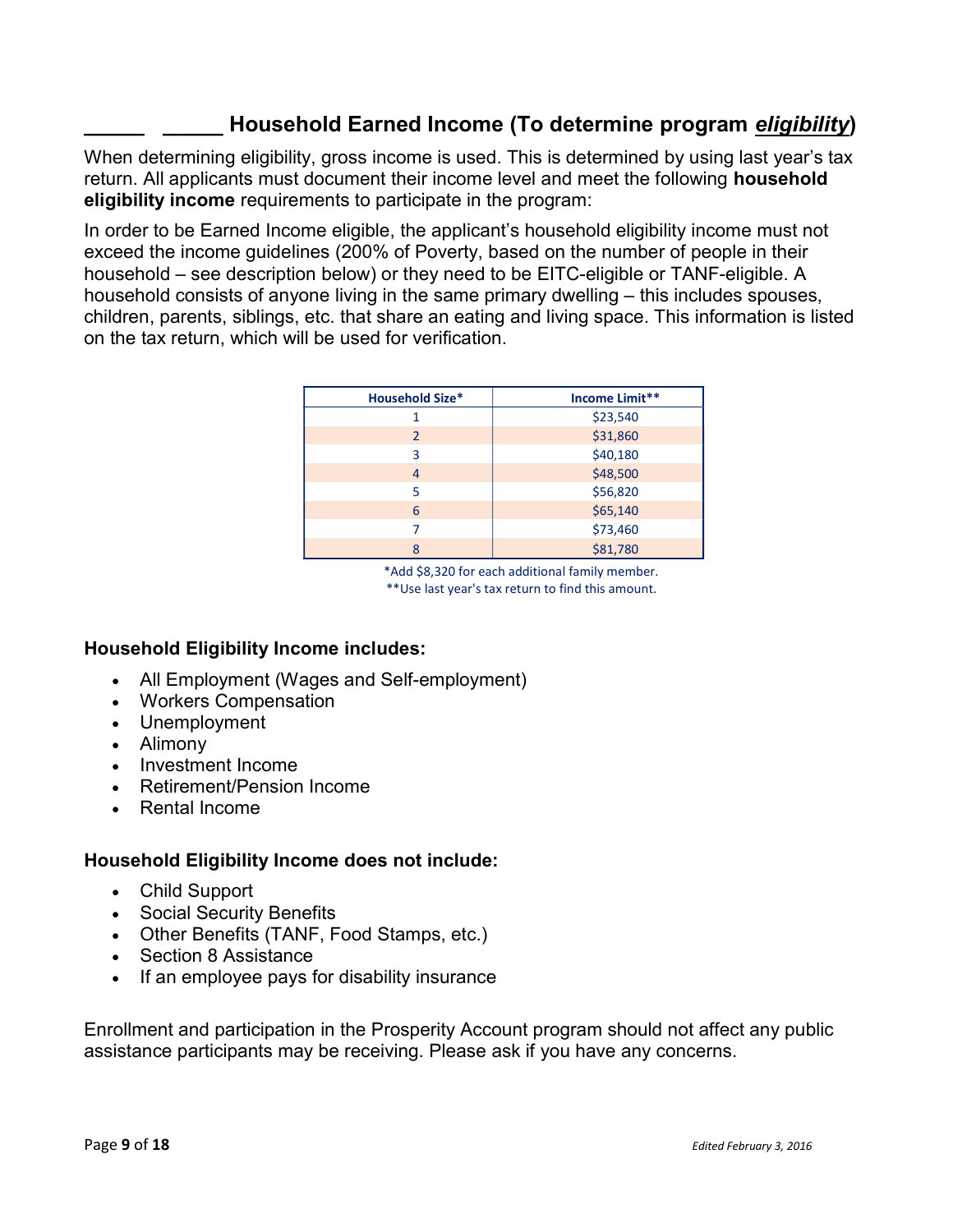# Household Earned Income (To determine employment funds

#### for deposit)

Prosperity Account savings dollars must be derived from household earned income, which includes employment earnings and self-employment earnings (earned income is defined by the U.S. Internal Revenue Code of 1986).

Generally speaking, Household Earned Income (money received for services rendered) includes:

- Wages, salaries, tips
- Net earnings from self-employment
- Work Study
- AmeriCorps stipend
- Tax refunds
- Foster care income from the State
- Disability Insurance Income (if the employer pays for the insurance if the employee pays for insurance, it does not count as earned income)

All Prosperity Account savers must have a source of income during the savings period. Savers cannot open a Prosperity Account until they verify there is earned income in the household from a job or a business. An individual who receives only Social Security income (or any other benefit income) cannot be a Prosperity Account saver because benefit income is not considered earned income. However, if someone else in the household has earned income, the Social Security benefit earner can save using that other person's earned income.

#### Acceptable Earned Income Verification Documentation (for both eligibility and employment)

- Copies of paychecks or pay stubs from within the past 30 days
- Written statements from employers regarding employment within the past 30 days
- Letters or other documents from income sources, if dated within the last 30 days
- If self-employed, accounting and other business records showing net income
- Most recent tax return
- Capital gains
- Any assets drawn as withdrawals from a bank, the sale of property, a house or a car
- Tax refunds, gifts, loans, lump sum inheritances, one-time insurance payments, or compensation for injury
- Non-cash benefits such as employer paid or union paid portion of health insurance or other employee fringe benefits, food or housing received in lieu of wages, the value of food and fuel produced and consumed on farms, the imputed value of rent from owneroccupied non-farm or farm housing, and federal non-cash benefit programs such as Medicare, Medicaid, food stamps, school lunches, housing and other emergency assistance.
- Any portion of Social Security benefits deducted to pay Medicare premiums that will not be reimbursed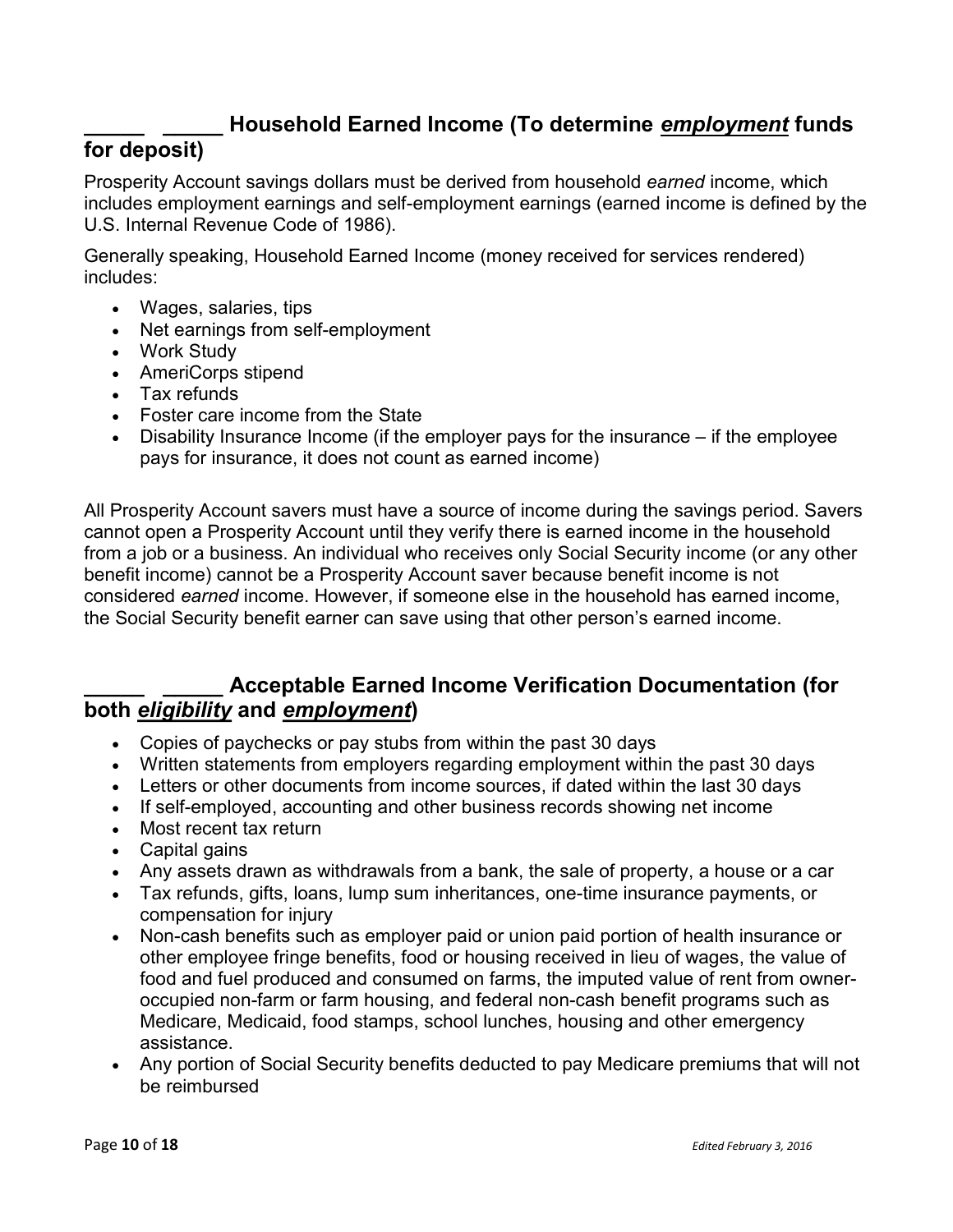# \_\_\_\_\_ \_\_\_\_\_ Household Budget

Prior to opening a Prosperity Account, the applicant must provide an accurate monthly household budget which includes their savings goal amount. A blank budget is available on United Way's website, which includes the basic information that will be required. If an applicant already has their own budget, which includes the same categories as the United Way budget, their budget can be used to meet this requirement. If an applicant needs help creating their budget, they are encouraged to take a budgeting class or sign up for the My Budget Coach program to assist them with this process.

# **Example 20 Application Review**

A United Way representative will schedule an application review appointment with the applicant once the application is complete and the required documentation has been gathered.

The purpose of the application review is to:

- Verify and review documentation and eligibility
- Review completed monthly household budget
- Identify any potential barriers to successfully completing the program and make appropriate recommendations

# \_\_\_\_\_ \_\_\_\_\_ Application Approval

Once the application review appointment has taken place, the application is complete, the monthly household budget has been reviewed, and all documentation has been submitted, an approval/denial decision will be made within two weeks. A United Way representative will communicate the final decision to the applicant.

If denied, the applicant will receive a letter detailing the reason(s) why, along with any suggestions which may offer additional and alternative financial stability resources.

If approved, the applicant will receive an approval packet – detailed with supporting documents and information for the next steps.

After initial approval into the Prosperity Account program, savers will create a financial education training plan. This will be done in a way to suit the saver's needs and to guarantee the best possibility for a successful experience.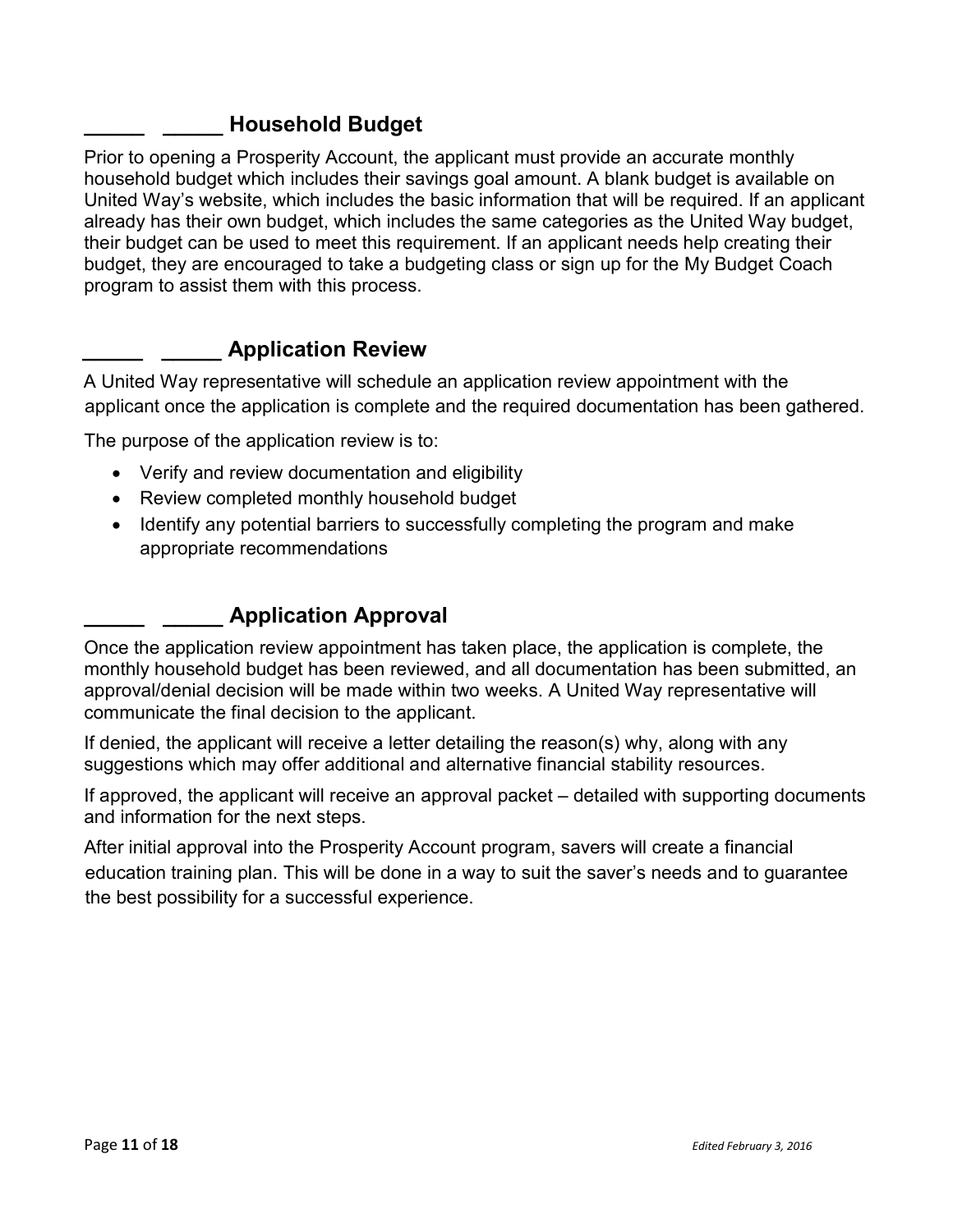# **Opening Prosperity Account at the Bank**

The saver must open up their Prosperity Account at a Frederick County Bank location within 2 weeks of receiving their Approval Packet. The following procedures will be used if the saver fails to open the Prosperity Account within 2 weeks:

- $\bullet$  3<sup>rd</sup> week after approval: Phone call to saver reminding them to open the account.
- $\bullet$  4<sup>th</sup> week after approval: Phone call reminding saver to open the account.
- 6<sup>th</sup> week after approval: Termination of application. Saver will have to reapply for the Prosperity Account program.

# **Prosperity Mentors**

Savers will be required to communicate with a Prosperity Mentor at least once a month. This can be done by phone, email or in person. Prosperity mentors will help participants to succeed in the program by doing the following:

- Verify that the minimum deposit has been made each month
- Verify that financial education training is being scheduled and attended
- Make suggestions regarding each savers personal situation (budget/savings tips, class suggestions, coach recommendations, provide information regarding programs the participant may qualify for, etc.)
- Give encouragement as saver overcomes obstacles, achieves program requirements and accomplishes financial goals.
- Participate in monthly reporting to the United Way regarding each participant's progress

# \_\_\_\_\_ \_\_\_\_\_ Financial Education Training

Each saver is required to attend one hour of financial education classes, workshops, meetings, events, etc. for each month they are enrolled in the program. If a saver has already participated in a qualifying class/program within 3 months of opening an account, it will count towards their required financial training hours. For each asset option provided, savers must attend 1 asset-specific required course as part of the required training hours, which are as follows:

Homebuyer: Homebuyer workshop offered by the Fredrick Community Action Agency.

Post-secondary Education: Frederick Community College's education seminar.

Small Business: Meet with the Frederick County Small Business Development Agency for counseling in creating a business plan.

Vehicle: Second Chance Garage Workshop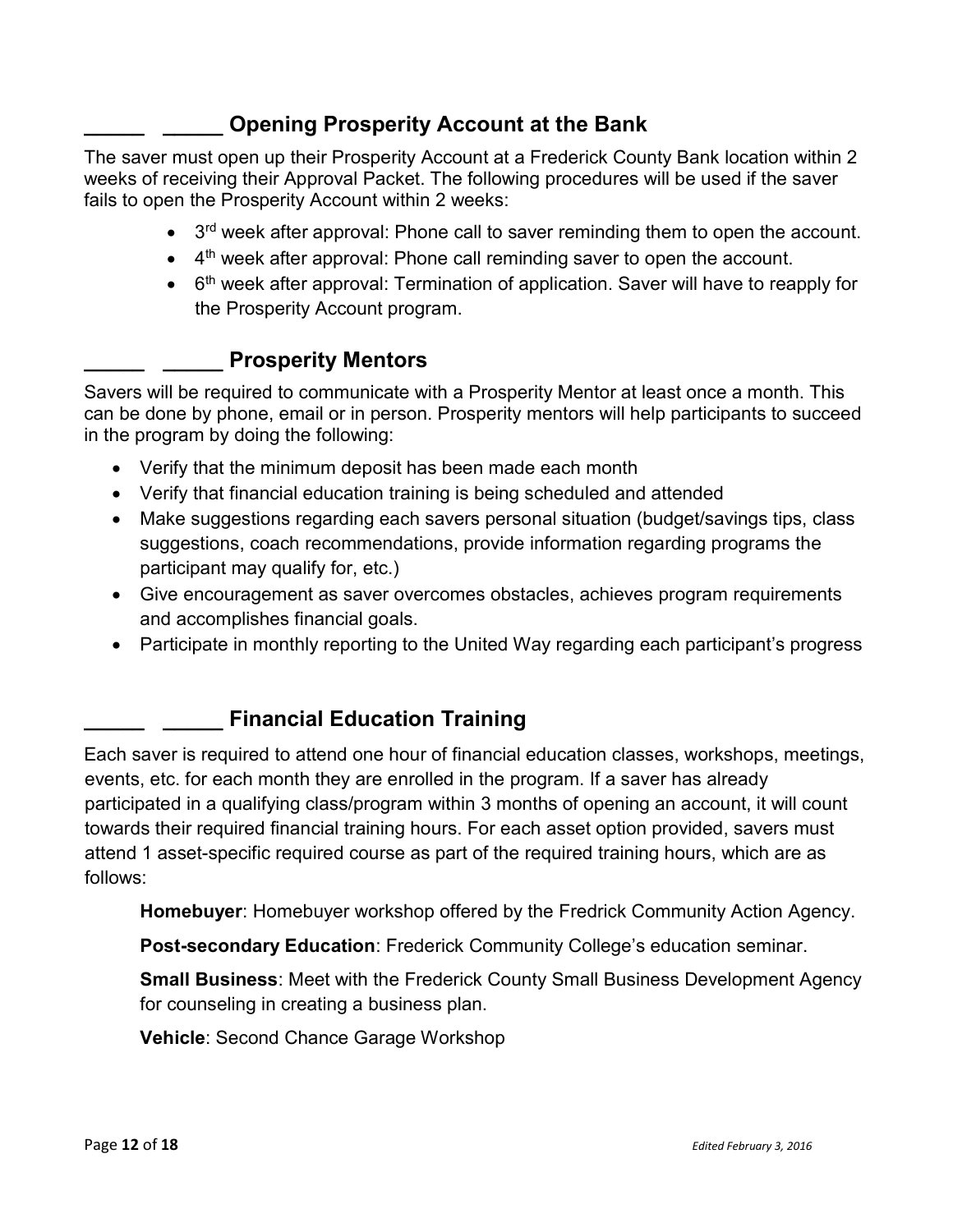#### Requesting Funds for Qualified Asset Purchase

As a general rule, savers should request qualified withdrawals a minimum of two weeks in advance of the date in which the Prosperity Account funds are needed. Although the withdrawal request procedure will vary to some extent, based on the type of asset to be purchased with Prosperity funds, several steps are required **prior** to all qualified withdrawal requests:

- 1. Save for Prosperity Account program's minimum time requirement participants must have at least 6 (six) consecutive months of saving before being eligible for a qualified withdrawal.
- 2. Have sufficient funds in the account participants must have accumulated enough personal savings in their Prosperity Account so that, when combined with the match, they can cover the proposed asset purchase.
- 3. Attend the required number of financial education classes, workshops, webinars, events, meetings, activities, etc., - based on the number of months they are enrolled in the program.
- 4. Attend asset-specific training prior to submitting any qualified withdrawal request, all participants must have participated in the asset-specific training appropriate for their asset goal.
- 5. Develop an asset plan (see Qualified Asset Purchase Withdrawal form) as part of preparation for a qualified withdrawal, all participants will be expected to create an asset savings and purchase plan.
- 6. Qualify for financing for asset purchases which require financing other than Prosperity Account funds, participants must apply and receive approval for the loan or mortgage needed to make the asset purchase possible.
- 7. Find or shop for the asset because qualified withdrawals must be in the form of vendor checks, participants must have specific purchase plans. In addition, participants should use the timeframe afforded by the long-term saving process to make the most educated and wisest purchase choice possible.
- 8. Complete and submit Qualified Asset Purchase Withdrawal form along with appropriate documentation to a Prosperity Account representative  $-$  at least  $10$  (ten) business days before Prosperity Account funds are required. If the request is approved, the Prosperity Account representative will sign the form and the saver will give it to a Frederick County Bank representative so the funds can be disbursed.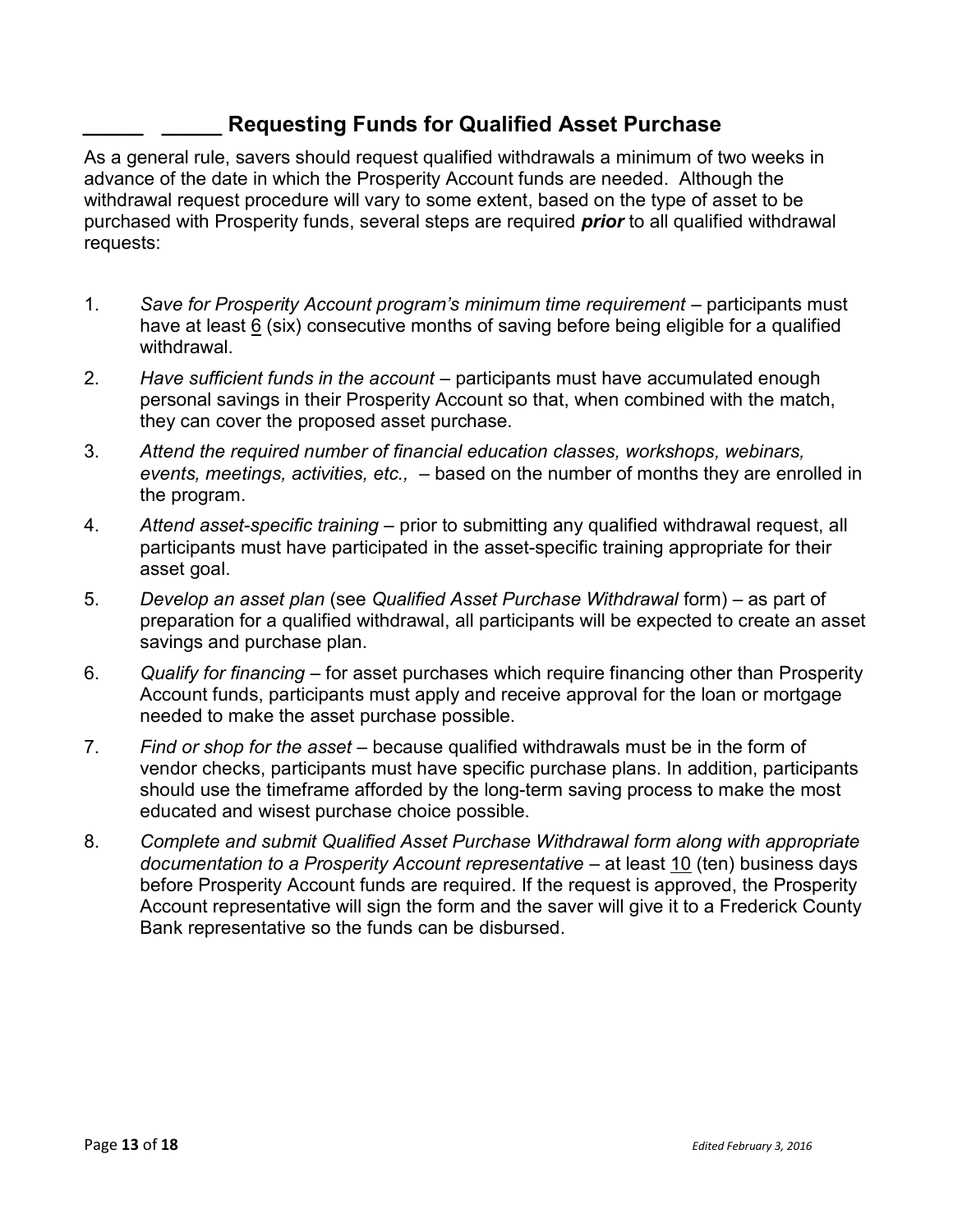# Emergency Withdrawals

In order to be eligible for an emergency withdrawal, savers must have been enrolled in the program for at least six months. After 6 months of saving, savers are allowed one opportunity within a 12 month period to withdraw all or some of their savings from their Prosperity Account in case of an emergency. Emergency withdrawals will not include matched funds. If an emergency withdrawal is made, a NO MATCH – Emergency Authorized/Unauthorized Withdrawal form must be used.

There is no minimum balance required to remain in the Prosperity Account when an emergency withdrawal is made. However, it is recommended that savers keep at least \$25 in their Prosperity Account during the duration of the program.

Savers are required to discuss their situation with United Way and their Prosperity Mentor to assess their options.

Emergency withdrawals will only be approved when, in the judgment of the program staff, the Prosperity Account funds are necessary to:

- Prevent eviction of a saver or saver's family from their residence
- Prevent foreclosure on a saver's primary residence
- Pay for critical health care services for a saver or a saver's family member
- Pay for critical living expenses, such as food supplies or utility expenses, following a saver's loss of employment

# Alternatives to Emergency Withdrawals

In the event the saver's request to make an emergency withdrawal is not approved, the saver may choose to:

- Make do without the emergency withdrawal and continue participation in the program
- Withdraw from the program, receive a full refund of all Prosperity savings deposits and interest and forfeit all matching money

Those who have withdrawn from the program may submit a request to re-apply immediately, or at their convenience. Applicants will be required to requalify for the program and there is no guarantee that space will be available in the program.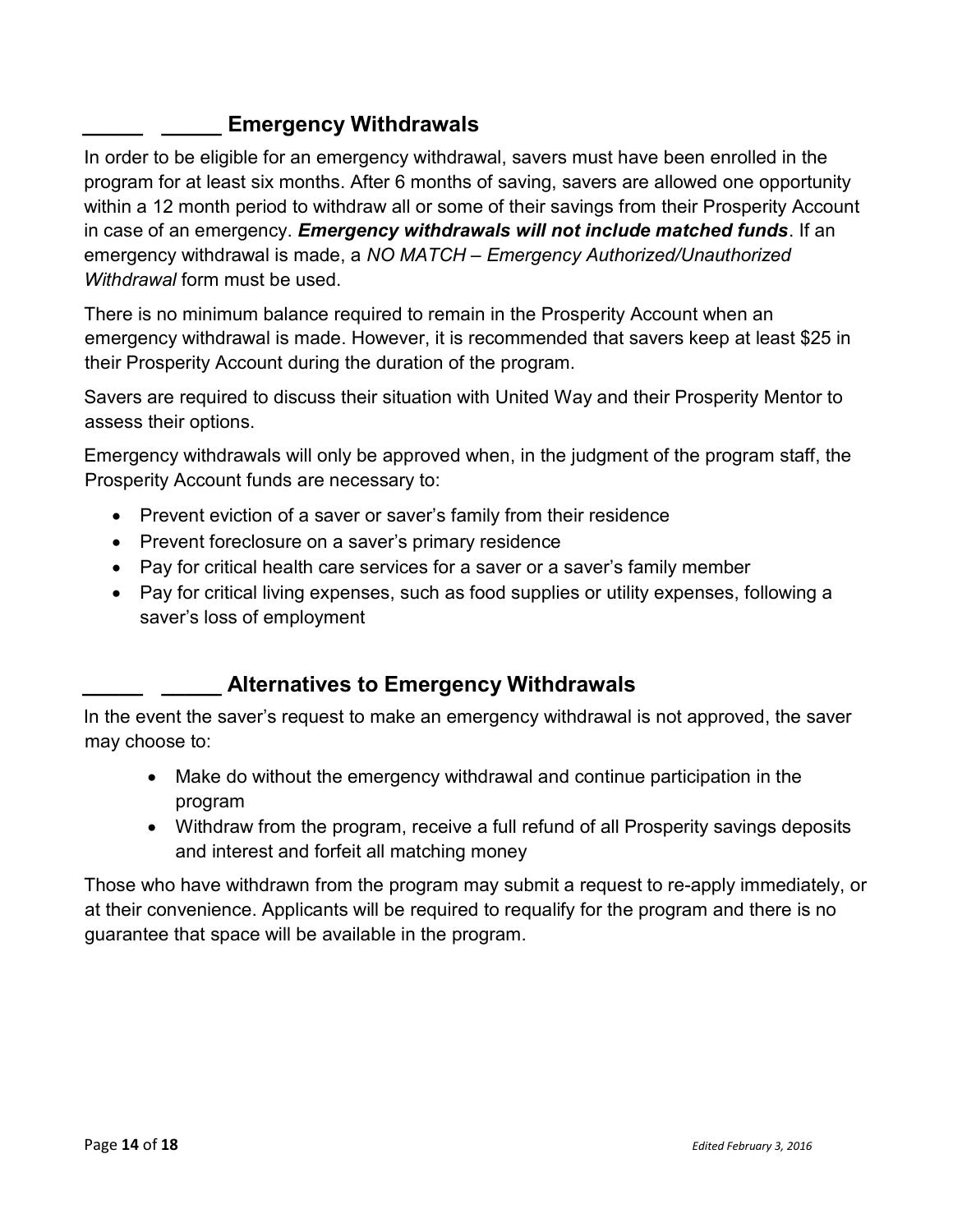# Authorized Emergency Withdrawals

The following criteria apply to authorized emergency withdrawals:

- Account must be open for 6 months.
- Withdrawal must be needed as a result of lost employment (to pay for critical living expenses such as food or utilities), critical health care needs for saver or someone in the household, or to prevent foreclosure/eviction from living residence.
- Saver must review alternative strategies with their Prosperity Mentor to attempt to resolve the problem without making a withdrawal.
- Saver must develop a revised savings plan with the Prosperity Mentor that will detail the saver's plan to repay the withdrawn funds within 12 months.
- Saver will forfeit any match until the funds are redeposited.

The saver must make arrangements with United Way for the withdrawal of funds from the participating financial institution by completing the NO MATCH – Emergency Authorized/Unauthorized Withdrawal form. The Prosperity Account representative will then provide a copy of the signed form for the saver to give to Frederick County Bank and the funds in the account will be returned to the saver without a match.

# **Unauthorized Emergency Withdrawals**

The following criteria apply to *unauthorized* emergency withdrawals:

- Account has been open for less than 6 months.
- Request does not meet qualifications to be considered for an emergency withdrawal.
- Request does not meet the requirements for a qualified asset purchase.
- Saver will forfeit any match for unauthorized withdrawals

The saver must make arrangements with United Way for the withdrawal of funds from the participating financial institution by completing the NO MATCH Emergency Authorized/Unauthorized Withdrawal form. The Prosperity Account representative will then provide a copy of the signed form for the saver to give to Frederick County Bank and the funds in the account will be returned to the saver without a match. The Prosperity Account will then be closed.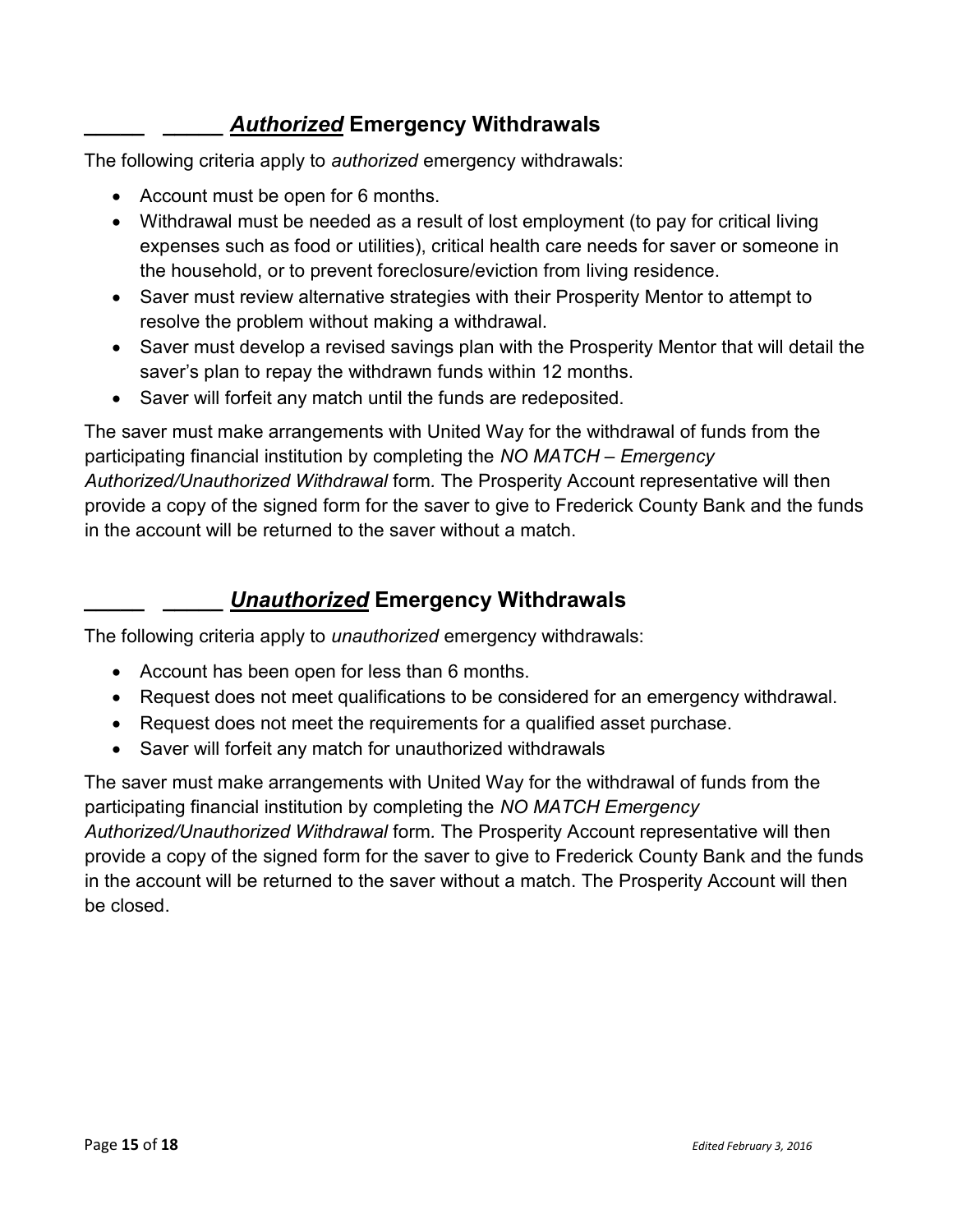# **Emergency Missed Deposit Grace Period**

Savers are only permitted to miss no more than 5 deposits per year, with no more than 3 being consecutive, unless they qualify for an emergency grace period. Prosperity Account savers are required to communicate with their Prosperity Mentor or United Way representative in advance if they are unable to deposit the monthly minimum of \$25.00 into their Prosperity Account. If the saver misses more than 5 deposits per year or 3 consecutive deposits, then their account will be closed and they will receive a check of any prior deposits made to the account. They will not receive any matched savings.

The following criteria apply to approved missed deposit grace periods:

- Account must be open for 6 months.
- Grace period must be needed as a result of lost employment (to pay for critical living expenses such as food or utilities), critical health care needs for saver or someone in the household, or to prevent foreclosure/eviction from living residence.
- Saver must review alternative strategies with their Prosperity Mentor to attempt to resolve the problem without missing a deposit.
- Saver must develop a revised savings plan with the Prosperity Mentor that will detail the saver's plan to repay the missed deposits within 12 months.
- Saver will forfeit any match until the funds are redeposited.

If the saver intends to miss a required deposit and would like to remain enrolled in the Prosperity Account program, they must meet the criteria and submit an Emergency Missed Deposit Grace Period form to United Way prior to the missed deposit. A final decision regarding the approval or denial will be made by a Prosperity Account representative within one week of the request. If the grace period is approved, the Emergency Missed Deposit Grace Period form will be signed by a United Way representative and a copy will be provided to the saver.

The following procedures will be used for missed deposits:

- $\bullet$  1<sup>st</sup> missed deposit: Phone call to saver notifying them of first missed deposit.
- 2<sup>nd</sup> missed deposit: In person meeting will be scheduled to discuss circumstances and to create a new savings plan.
- 3<sup>rd</sup> missed deposit: Saver will be notified and account will be terminated

# Voluntary Early Withdrawal from Program

Life circumstances such as unemployment, medical emergency, change of marital status, etc. may require a saver to voluntarily withdraw from the program. All withdrawals require savers to notify a Prosperity Account representative at least two weeks before the planned withdrawal date by completing a NO MATCH – Emergency Authorized/Unauthorized Withdrawal form. The Prosperity Account representative will then provide a copy of the signed form for the saver to give to Frederick County Bank and the funds in the account will be returned to the saver without a match.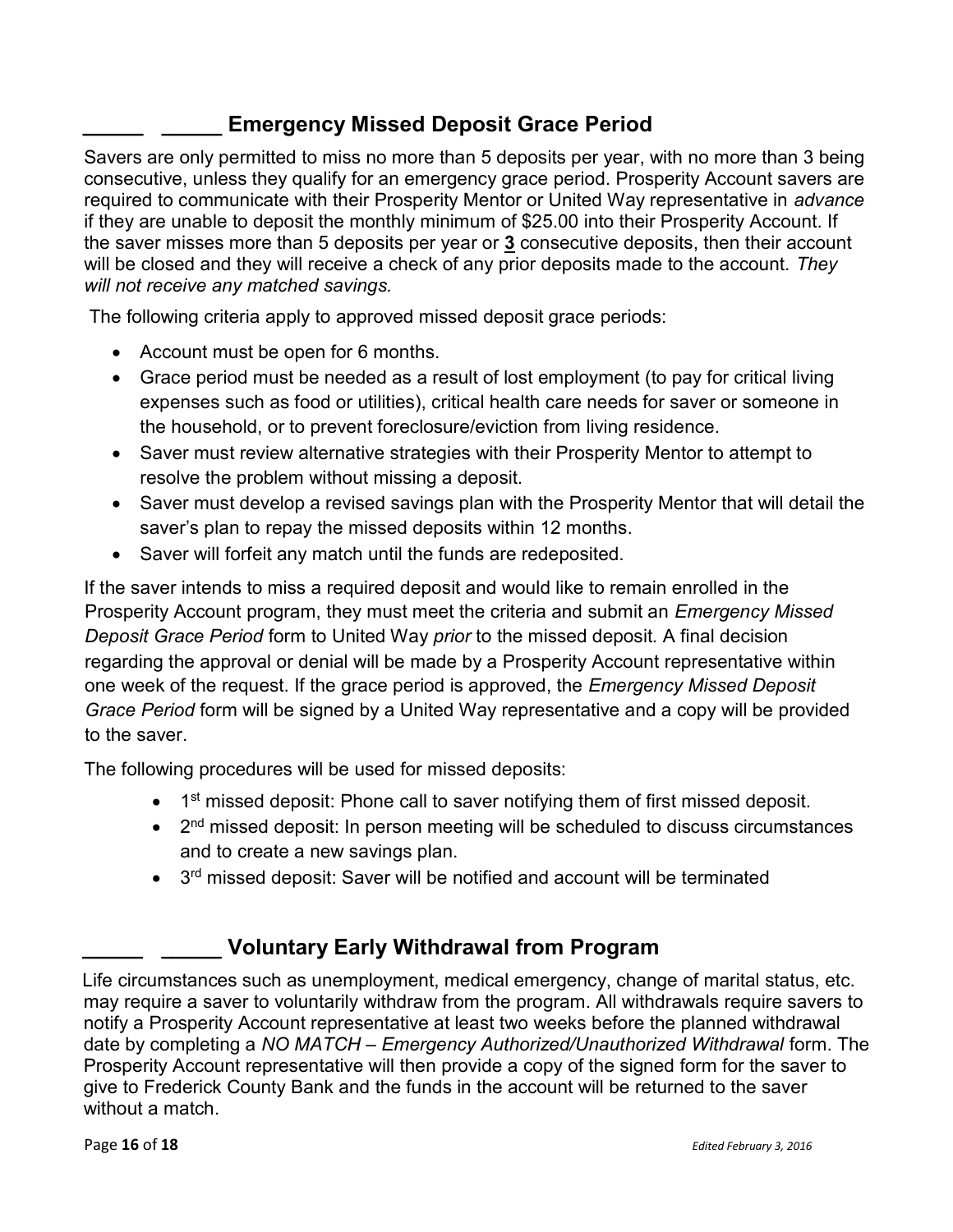#### Completion of Program

When a saver purchases their asset, withdraws from the program, or the program term ends, they will complete the appropriate withdrawal forms and both parties will agree to close the account. Both the saver and a United Way representative will be required to sign these forms. At that point, the signed forms will be provided to the saver to give to the bank. If there are any funds left in the account, they will be withdrawn and returned to the Prosperity Account holder and the account will be closed. Once that has taken place, the saver and everyone in the household is no longer eligible to apply or reapply for a Prosperity Account.

#### **Termination**

Reasons a saver can be terminated:

- False, inaccurate financial information (for example, if the household exceeds income and asset requirements)
- Missing more than 3 consecutive or 5 total deposits during a 12 month period
- Failing to fulfill the financial education training minimum of at least one hour of approved classes, workshops, meetings, events, etc. per month they're enrolled in the program

If a saver is terminated, a letter will be sent to the saver announcing his/her termination from the program, along with the specific reasons for the account termination. At that time, the saver will have forfeited any rights to the matching money as a result of termination.

#### In the Event of Death

In the event of my death, I understand that if I designate another eligible individual as the beneficiary, that person will receive both my savings and earned match, provided he or she satisfies all project requirements. If I designate someone who is not eligible for an account, the beneficiary will receive only my savings, and my earned match will be used to match other account holders.

Accordingly, I designate the following beneficiary:

| Relationship to account holder(s): Notified that the set of the set of the set of the set of the set of the set of the set of the set of the set of the set of the set of the set of the set of the set of the set of the set |
|-------------------------------------------------------------------------------------------------------------------------------------------------------------------------------------------------------------------------------|